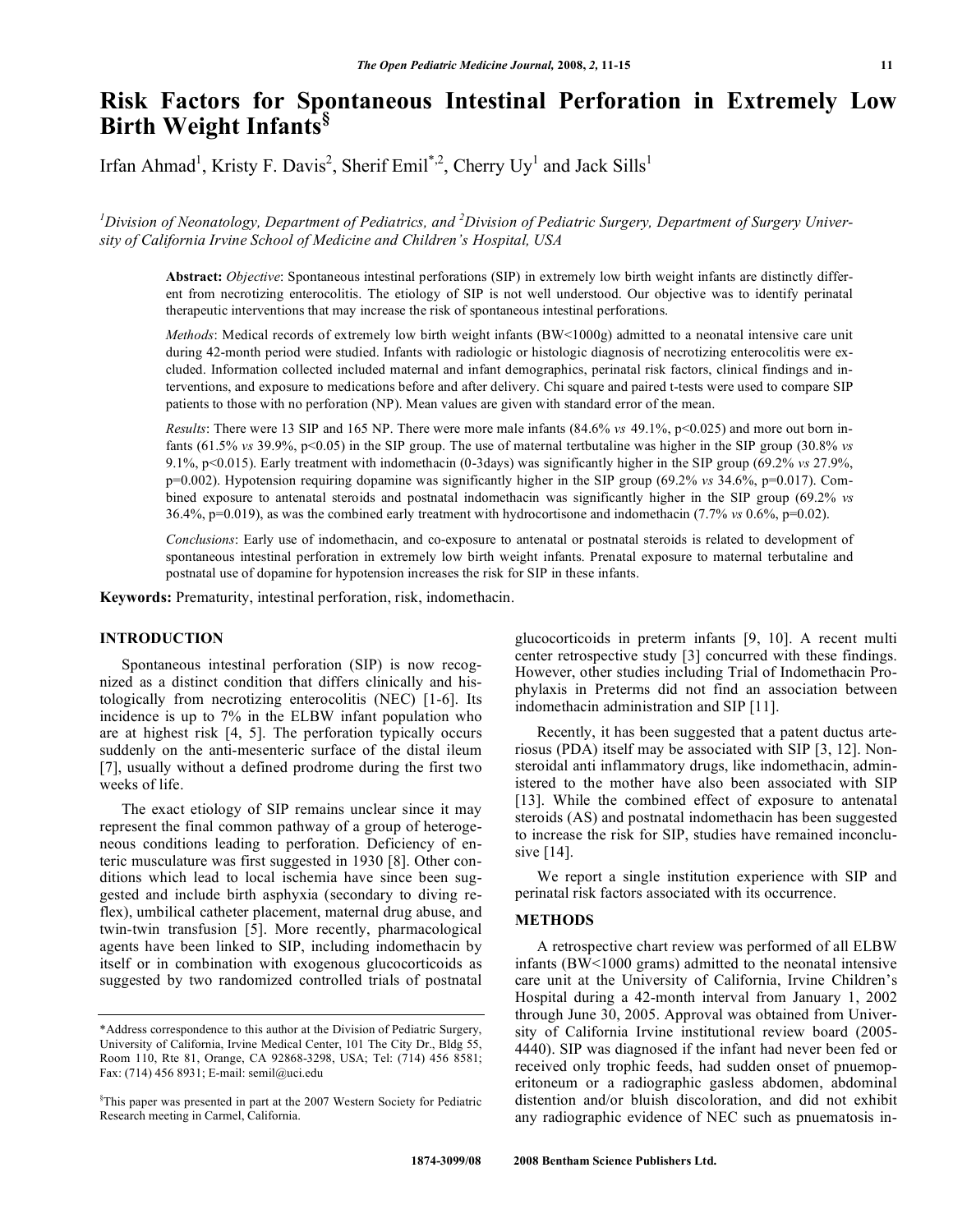testinalis or portal venous air. Infants with a diagnosis of NEC were excluded. Infants with a perforation secondary to other etiologies such as intestinal atresia or a distal obstruction were also excluded. Infants with a diagnosis of SIP were compared to infants with no perforation (NP).

 Demographic, clinical and therapeutic data were collected. These included maternal complications during gestation (polyhydramnios, oligohydramnios, preeclampsia, diabetes, premature rupture of membranes, choreoamnionitis and maternal substance abuse), maternal medications (antenatal steroids, magnesium, terbutaline, indomethacin, antibiotics), postnatal condition (gestational age, birth weight, APGAR scores, need for intubation and resuscitation at birth, umbilical artery and/or vein catheterization) and medications received in first two weeks of life (controls) and/or two weeks prior to SIP. Clinical diagnosis, type and duration of ventilation and history of feeding/feeding intolerance were also recorded.

 Statistical comparisons performed were chi square and unpaired t-tests using SPSS version 14, Chicago, Illinois. Statistical significance was set at  $p < 0.05$ . Data are expressed as mean  $\pm$  standard error of the mean.

#### **RESULTS**

 A total of 204 ELBW infants were identified during the 42-month period. Of these, 26 were determined to have NEC by radiographic or histologic examination and were excluded. Of the remaining 178 infants, thirteen were diagnosed as having SIP at a mean age of onset of  $7.9 \pm 1.9$  days. Maternal and patient demographic data are shown in Table **1**. Mean gestational age and birth weight were similar in the two groups. There was a greater percentage of males in the SIP group (84.6% *vs* 49.1%, p=0.025).

| <b>Maternal and Infant Demographics</b><br>Table 1. |  |
|-----------------------------------------------------|--|
|-----------------------------------------------------|--|

|                                | <b>SIP</b>     | <b>NP</b>      | p            |
|--------------------------------|----------------|----------------|--------------|
| Maternal                       |                |                |              |
| Maternal age (years)           | $26.8 \pm 2.6$ | $27.8 \pm 0.5$ | <b>NS</b>    |
| Cesarean birth $(\% )$         | 67.3           | 69.2           | NS.          |
| <b>Neonatal</b>                |                |                |              |
| Mean gestational age (weeks)   | $25.9 \pm 0.6$ | $26.2 \pm 0.2$ | <b>NS</b>    |
| Birth weight $(g)$             | $732 \pm 40$   | $758 \pm 12$   | <b>NS</b>    |
| Male infant $(\% )$            | 84.6           | 49.1           | ${}_{0.025}$ |
| APGAR $\le$ 5 at 1 min $(\% )$ | 46.2           | 57.6           | <b>NS</b>    |
| APGAR $\le$ 5 at 5 min $(\%$ ) | 7.7            | 18.2           | <b>NS</b>    |
| Out born $(\% )$               | 61.5           | 39.9           | ${}_{0.05}$  |
| Mortality $(\% )$              | 7.7            | 15.8           | <b>NS</b>    |

NS=not significant.

 Maternal factors are presented in Table **2** and were comparable in the two groups. Clinical diagnosis and course of the two groups are presented in Table **3**. There was a higher percentage of PDA (92.3% *vs* 68.5%) in the SIP group, but this did not reach statistical significance. PDA was diagnosed by echocardiogram and symptomatic PDA was treated with 1-2 courses of indomethacin (0.2mg/kg every 12 hours

for 3 doses). Umbilical arterial and venous catheter placements were similar in the two groups. Eleven out of the thirteen cases with SIP had blood or peritoneal fluid cultures positive for Staphylococcus epidermidis at presentation and two were positive for Candida.

**Table 2. Maternal Risk Factors (%)** 

|                                            | <b>SIP</b> | NP       | $\boldsymbol{p}$ |
|--------------------------------------------|------------|----------|------------------|
| Polyhydramnios (%)                         | $\theta$   | 0.6      | <b>NS</b>        |
| Oligohydramnios $(\%)$                     | $\theta$   | 7.3      | NS.              |
| Preeclampsia $(\% )$                       | $\theta$   | 17.0     | NS.              |
| Diabetes $(\% )$                           | $\theta$   | 6.1      | NS.              |
| Premature rupture of membranes (%)         | 23.1       | 21.2     | <b>NS</b>        |
| Group B Streptococcus Chorioamnionitis (%) | $\theta$   | 2.4      | <b>NS</b>        |
| Substance abuse (%)                        |            |          |                  |
| Tobacco                                    | $\Omega$   | 2.4      | <b>NS</b>        |
| Alcohol                                    | $\Omega$   | $\Omega$ | <b>NS</b>        |
| Amphetamine                                | 7.7        | 1.8      | <b>NS</b>        |
| Cocaine                                    | 7.7        | 3.6      | <b>NS</b>        |
| Heroin/Methadone                           | $\Omega$   | 1.2      | <b>NS</b>        |
| Marijuana                                  | 7.7        | 1.2      | <b>NS</b>        |
| <b>Barbiturates</b>                        | $\theta$   | 0.6      | <b>NS</b>        |

NS=not significant.

**Table 3. Neonatal Clinical Course** 

|                                             | <b>SIP</b> | <b>NP</b> |           |
|---------------------------------------------|------------|-----------|-----------|
| Respiratory distress syndrome (%)           | 73.3       | 76.9      | <b>NS</b> |
| Patent ductus arteriosus (PDA) (%)          | 92.3       | 68.5      | <b>NS</b> |
| PDA Ligation (%)                            | 30.8       | 29.1      | <b>NS</b> |
| PDA ligation after indomethacin failure (%) | 15.4       | 20.6      | <b>NS</b> |
| PDA ligation with no indomethacin $(\%)$    | 15.4       | 6.7       | <b>NS</b> |
| Intraventricular Hemorrhage (%)             | 24.2       | 30.8      | <b>NS</b> |
| Umbilical artery catheter placement (%)     | 53.9       | 62.2      | <b>NS</b> |
| Umbilical vein catheter placement (%)       | 61.5       | 66.7      | <b>NS</b> |
| NS=Not sionificant                          |            |           |           |

NS=Not significant.

 Perinatal exposure to medications is displayed in Table **4**. There was a significantly higher use of tertbutaline in mothers of SIP infants (SIP 30.8% *vs* NP 9.1%, p=0.025). Early use of indomethacin (0-3 days) was significantly higher in the SIP group (SIP 69.2% *vs* 27.9%, p=0.002). Hydrocortisone was used for treatment of persisting hypotension in the study population at doses of 1mg/kg/dose every 6hrs for maximum of 4 doses. Use of hydrocortisone was similar in the two groups, but combination of early treatment with hydrocortisone and indomethacin (0-3 days) was higher in the SIP group (7.7% *vs* 0.6%, p=0.02). Betamethasone was used as an antenatal steroid at our hospital and complete and incomplete courses were included for analysis. Combined exposure to antenatal steroids and postnatal indomethacin was higher in the SIP group (0-3 days: 53.0% *vs* 15.2%, p=0.001;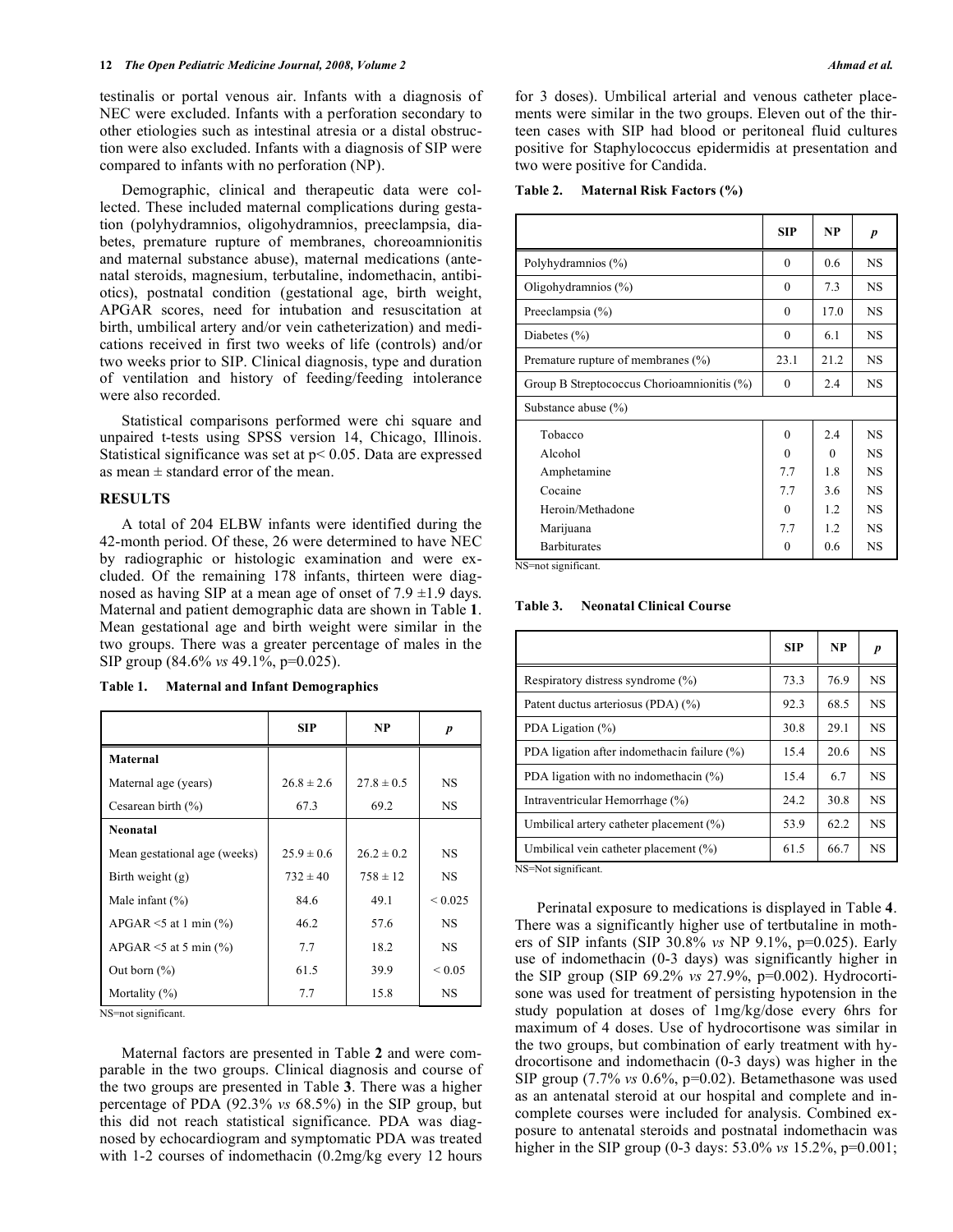**Table 4. Medications (%)** 

|                                                                                             | <b>SIP</b> | NP   | $\boldsymbol{p}$ | <b>Odds Ratio (CI)</b> |
|---------------------------------------------------------------------------------------------|------------|------|------------------|------------------------|
| <b>Maternal Medications (%)</b>                                                             |            |      |                  |                        |
| Maternal Indomethacin                                                                       | 7.7        | 9.7  | <b>NS</b>        | $0.78(0.10-6.36)$      |
| MgSO4                                                                                       | 38.5       | 40   | <b>NS</b>        | $0.94(0.29-2.99)$      |
| Terbutaline                                                                                 | 30.8       | 9.1  | 0.015            | $4.44(1.22 - 16.18)$   |
| <b>Maternal Steroids</b>                                                                    | 84.6       | 63.0 | <b>NS</b>        | $3.23(0.69-15.04)$     |
| <b>Neonatal Medications (%)</b>                                                             |            |      |                  |                        |
| Indomethacin (day 0-3)                                                                      | 69.2       | 27.9 | 0.002            | $5.65(1.66-19.24)$     |
| Indomethacin (day 4-10)                                                                     | 7.7        | 17.6 | <b>NS</b>        | $0.39(0.05-3.13)$      |
| Indomethacin $(0-14)$                                                                       | 76.9       | 50.9 | <b>NS</b>        | $1.86(0.49-7.01)$      |
| Hydrocortisone (day 0-3)                                                                    | 7.7        | 4.3  | $_{\rm NS}$      | $1.64(0.19-14.18)$     |
| Hydrocortisone (day 4-10)                                                                   | 7.7        | 3.0  | <b>NS</b>        | 3.35 (0.35-32.42)      |
| Hydrocortisone (day 0-14)                                                                   | 15.4       | 10.9 | <b>NS</b>        | $0.83(0.010-6.86)$     |
| Dobutamine (day 0-14)                                                                       | 23.1       | 10.9 | $_{\rm NS}$      | $2.31(0.58-9.13)$      |
| Dopamine (day $0-14$ )                                                                      | 69.2       | 34.6 | 0.017            | $4.04(1.19-13.69)$     |
| Caffeine (day 0-14)                                                                         | 69.2       | 69.7 | <b>NS</b>        | $1.45(0.38 - 5.49)$    |
| <b>Combination Medications (%)</b>                                                          |            |      |                  |                        |
| Maternal steroids + Neonatal indomethacin $(0-14 \text{ day})$                              | 69.2       | 36.7 | 0.019            | 3.938 (1.163-13.334)   |
| Maternal steroids + Neonatal indomethacin( $0-3$ days)                                      | 61.5       | 15.2 | 0.001            | 8.554 (2.594-28.209)   |
| Maternal terbutaline + antenatal steroid                                                    | 30.8       | 6.7  | 0.003            | $6.222(1.650-23.460)$  |
| Neonatal Hydrocortisone $(0-14 \text{ days})$ + Neonatal Indomethacin $(0-14 \text{ days})$ | 15.4       | 9.1  | NS.              | 1.1818 (0.368-8.982)   |
| Neonatal Hydrocortisone $(0-3 \text{ days})$ + Neonatal Indomethacin $(0-3 \text{ days})$   | 7.7        | 0.6  | 0.02             | $13.67(0.8-232.31)$    |

NS=not significant; CI=Confidence interval.

0-14 days: 69.2% *vs* 36.4%, p= 0.025). Hypotension requiring dopamine was significantly higher in the SIP group (SIP 69.2 *vs* NP 34.6, p=0.017).

#### **DISCUSSION**

 In our single institution experience over a period of 42 months, we found that SIP in ELBW infants was associated with early treatment with indomethacin for symptomatic PDA. Furthermore, SIP was associated with hypotension in these infants requiring use of dopamine. We also found an association between SIP and tertbutaline used prenatally as a tocolytic. This association has not been previously described. Most of these SIP cases were associated with Staphylococcus epidermidis infections, consistent with previous reports, including one from our institution [4-6]. While there have been several previous studies reporting the association of various risk factors with SIP, the strength of this study is that we comprehensively examined the various prenatal as well as postnatal factors which may be associated with development of SIP in ELBW infants in a single institution.

 A bimodal distribution in SIP presentation has been described by Attridge [15] with  $1/5<sup>th</sup>$  of the cohort presenting in days 0-3 and the remainder between 4-14 days. Interestingly, the early SIP cases included larger infants with mean gestational age of 31 weeks (birth weight 1401g) versus 25 weeks (birth weight 775g) for the late SIP cases. The latter group was also more likely to have received indomethacin and steroids. Infants in our study who developed SIP had a mean age of 7.9 days and thus fall in the late SIP presentation category and share similar characteristics with the late SIP infants described by Attridge, including higher likelihood of early exposure to indomethacin and hydrocortisone. One of the reasons we did not have early SIP presenters is that we only included the smaller preterm infants weighing <1000g.

 Indomethacin, a prostaglandin synthesis inhibitor, is used extensively in the ELBW population for treatment of PDA and has also been used in several centers for intraventricular hemorrhage (IVH) prophylaxis. It has been known to decrease mesenteric blood flow, cause direct mucosal injury as well as increase intestinal contractility, all of which contribute to intestinal damage [9]. Indomethacin has been linked with SIP in several studies [3, 16-18]. In a multi center randomized study [11], indomethacin was administered to all study infants irrespective of presence of symptomatic PDA. As a secondary outcome, there was no difference in occurrence of SIP in indomethacin prophylaxis and control groups. This suggests that indomethacin may be acting synergistically with other risk factors in development of SIP in these infants. Consistent with this concept, we did not find a significant relationship between indomethacin treatment in the first two weeks of life and development of SIP. However, timing of indomethacin in the first three days of life made the relationship highly significant. At our institution, indo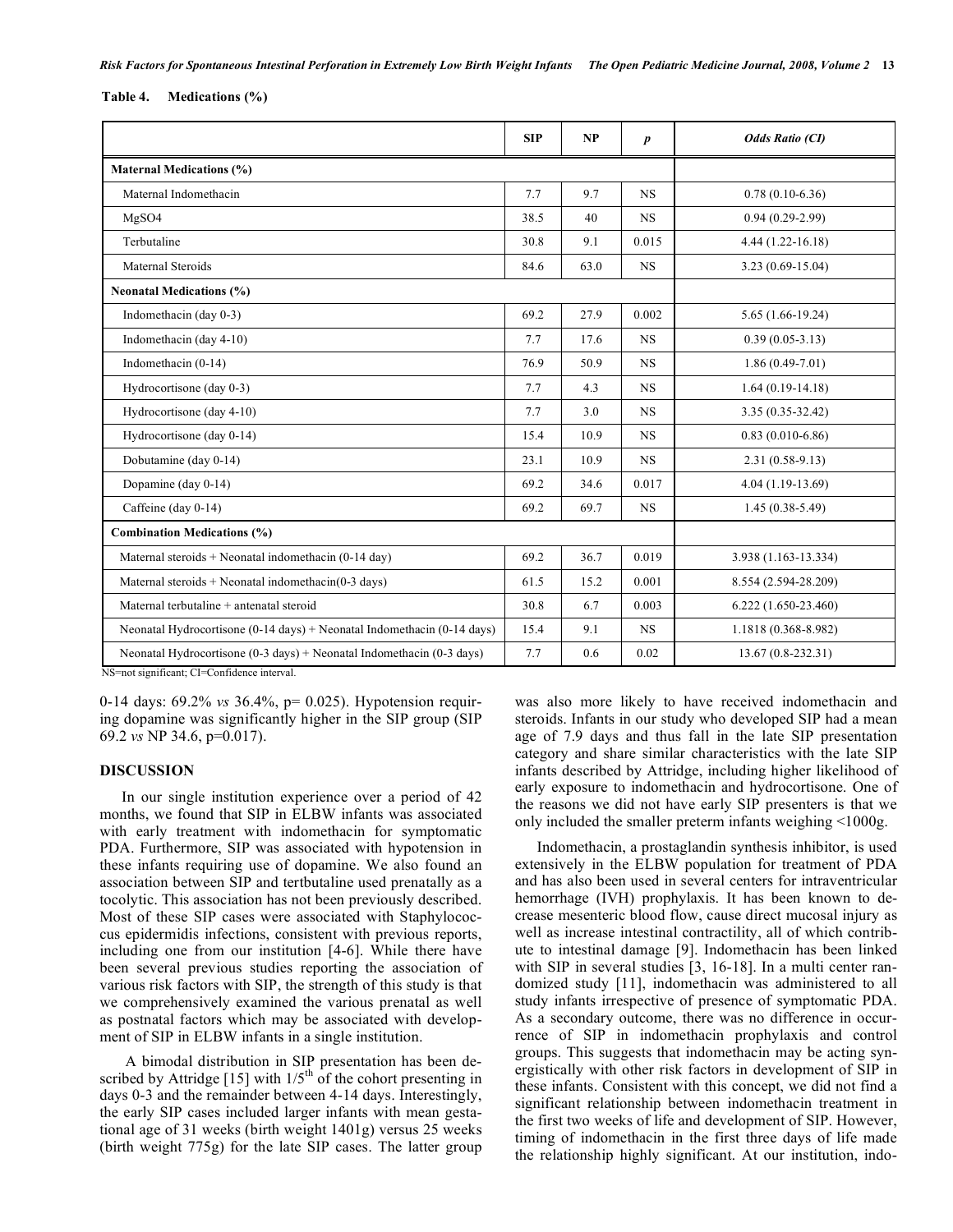methacin is only used for treatment of symptomatic PDA, which may itself be a co-risk factor for development of SIP as suggested previously by Attridge *et al.* [3]. This would explain the difference in SIP outcomes between the previous study [11] (where indomethacin was administered prophylactically to all infants <1000g) and this study (where indomethacin was only used for treatment of symptomatic PDA).

 Previous studies have linked combined use of indomethacin and hydrocortisone [3, 9] or dexamethasone [10, 19] with development of SIP. We found this to be true for combined exposures to indomethacin and hydrocortisone occurring in the first three days of life. Recent studies have cautioned against using indomethacin in infants with elevated endogenous cortisol levels [3, 9]. We found significantly greater occurrence of SIP in outborn versus inborn infants. While transport of infants would be expected to be associated with a certain amount of stress, we do not have information regarding their cortisol levels. Hence combined effects of elevated endogenous cortisol levels and indomethacin need to be further studied.

 We found an association between intrauterine exposure to tertbutaline (used as a tocolytic for preterm labor) and SIP. Tertbutaline is a beta 2-adrenergic agonist and has not been previously associated with infant morbidity [20]. However, in the fetus, maternal tertbutaline has been associated with tachycardia, hypotension, ileus and hydrops [21]. One or a combination of these may place the fetus at risk for developing SIP after birth. A recent study showed suppression of glomerular function along with decreased systemic blood pressure in rats over expressing beta 2 adrenergic receptors [22]. Intra renal beta 2 adrenergic receptor expression increases with age in children and is up regulated by steroids [22]. In this study, all infants in the SIP group who were exposed to intrauterine tertbutaline were also exposed to antenatal steroids and the combined effect of tertbutaline and antenatal steroids was significant versus controls. This association between tertbutaline  $(\pm$  antenatal steroids) and SIP needs to be further explored and precautions may need to be taken in ELBW infants exposed to intrauterine tertbutaline and antenatal steroids.

 Consistent with previous reports [3] we found that hypotension in ELBW infants requiring treatment was associated with SIP. While there is some capacity for mesenteric blood flow autoregulation, in the presence of profound hypotension, net vasoconstriction and decrease in intestinal blood flow are seen [23]. Interestingly, association with SIP was only found with use of dopamine and not with dobutamine. Whether this is a direct effect of dopamine or reflects a state of hemodynamic compromise is difficult to tell. The protocol followed by clinicians at our unit includes use of fluid bolus followed by dopamine. Dobutamine is added for infants with persisting hypotension. Recent studies suggest that dopamine may have deleterious effects on the intestinal mucosal cells related to redistributing blood flow away from the intestinal mucosa or by decreasing directly the cell redox state [24].

 While birth asphyxia was reported in a quarter of their group of SIP in the study by Holland *et al.* [5] we did not find any association between low APGAR scores and SIP. We also did not find an association between umbilical arterial or venous line placements, or modes of ventilation. We did find a gender difference in cases of SIP which was significant for male infants. This has previously been reported [5, 6] and may be related genetically to the better survival figures of female versus male infants. While there is concern that caffeine administration may be associated with reduction in mesenteric blood flow velocity [25, 26] we did not find any association between use of caffeine in these infants and SIP.

 A weakness in our study is its retrospective design. However the incidence of SIP is only 1-7% and it would be difficult to study SIP prospectively. We looked at 42 months using our electronic medical records data base and found only 13 cases of SIP which were confirmed by a thorough review of the records by a pediatric surgeon and differentiated from NEC.

In conclusion, while indomethacin use in general may not be related to development of SIP, the timing of indomethacin administration appears to be highly significant. Early administration during the first three days of life increases the risk of SIP. In addition, indomethacin appears to act synergistically with other risk factors, such as the presence of symptomatic PDA and co-exposure to antenatal or postnatal steroids, to increase the risk for SIP in ELBW infants. Hypotension requiring use of dopamine in the first two weeks of life is independently related to development of SIP. In addition, prenatal exposure to maternal tertbutaline can increase the risk for SIP.

# **ACKNOWLEDGEMENT**

 Kristy Davis was supported by a research grant from the Dean's Office, University of California, Irvine School of Medicine.

## **REFERENCES**

- [1] Pumberger W, Mayr M, Kohlhauser C, *et al*. Spontaneous localized intestinal perforation in very-low-birth-weight infants: a distinct clinical entity different from necrotizing enterocolitis. J Am Coll Surg 2002; 195: 796-803.
- [2] Buchheit JQ, Stewart DL. Clinical comparison of localized intestinal perforation and necrotizing enterocolitis in neonates. Pediatrics 1994; 93: 32-6.
- [3] Attridge JT, Clark R, Walker MW, *et al.* New insights into spontaneous intestinal perforation using a national data set: (1) SIP is associated with early indomethacin exposure. J Perinatol 2006; 26: 93-9.
- [4] Novack CM, Waffarn F, Sills JH, *et al.* Focal intestinal perforation in the extremely-low-birth-weight infant. J Perinatol 1994; 15: 450- 53.
- [5] Holland AJA, Shun A, Martin HCO, *et al.* Small bowel perforation in the premature neonate: congenital or acquired? Pediatr Surg Int 2003; 19: 489-94.
- [6] Mintz AC, Applebaum H. Focal gastrointestinal perforations not associated with necrotizing enterocolitis in very low birth weight neonates. J Pediatr Surg 1993; 28: 857-60.
- [7] Parrish RA, Sherman RT, Wilson H. Spontaneous rupture of the gastro-enteric tract in the newborn: a report of 13 cases and description of a characteristic X-ray finding. Ann Surg 1964; 159: 244-51.
- [8] Salter AEH. Congenital rupture of jejunum. Med J Aust 1930; 1: 422-23.
- [9] Watterberg KL, Gerdes JS, Cole CH, *et al.* Prophylaxis of early adrenal insufficiency to prevent bronchopulmonary dysplasia: a multicenter trial. Pediatrics 2004; 114: 1649-57.
- [10] Stark AR, Carlo WA, Tyson JE, *et al.* Adverse effects of early dexamethasone treatment in extremely low birth weight infants. N Engl J Med 2001; 344: 95-101.